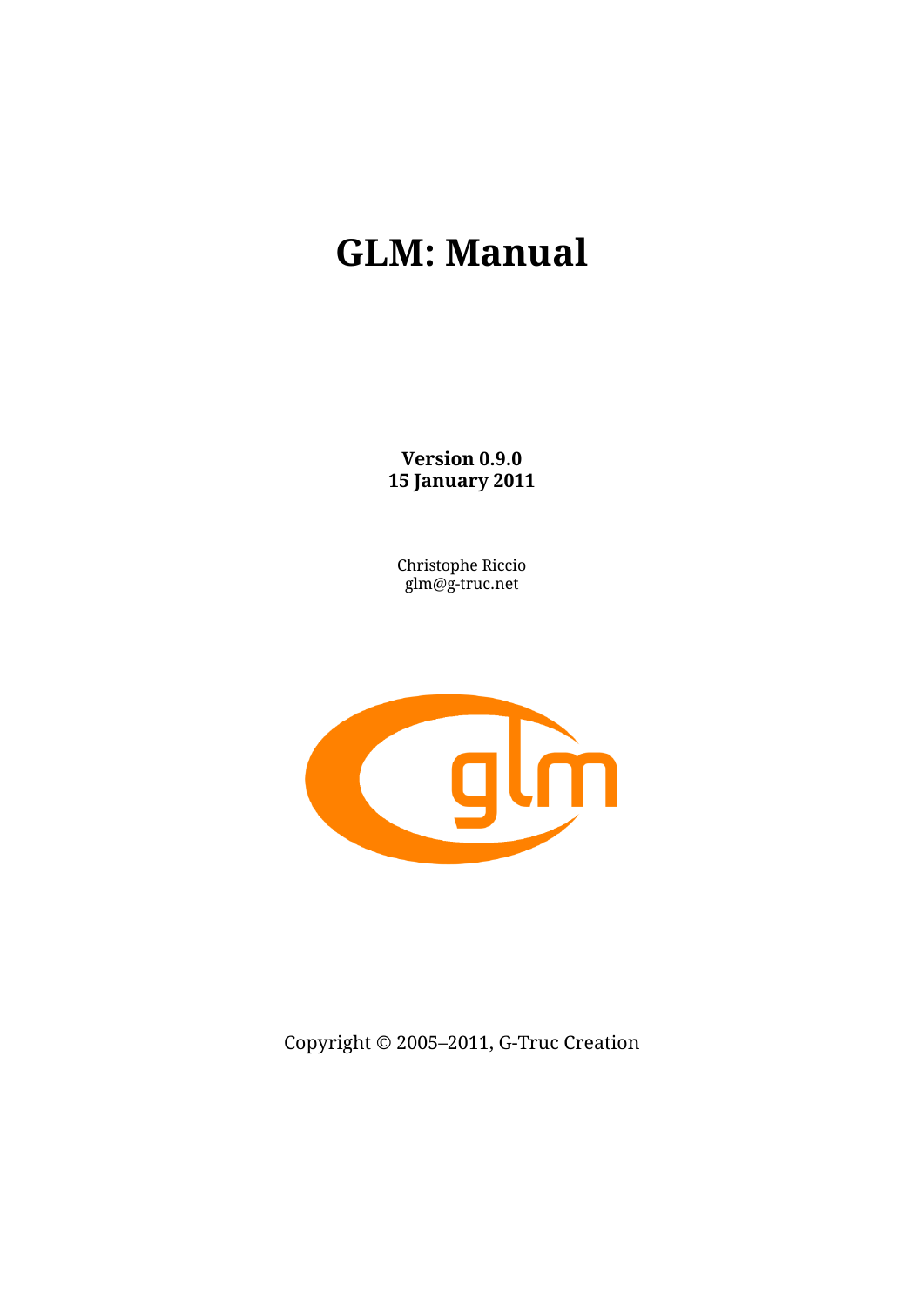# **Summary**

1. Introduction

2. Getting started

- 2.1. Compiler setup
- 2.2. Core features
- 2.3. Setup of swizzle operators
- 2.4. Core sample
- 2.5. GLM Extensions
- 2.6. Dependencies

3. FAQ

- 3.1 Why GLM follows GLSL specification and conventions?
- 3.2. Would it be possible to add my feature?
- 3.3. Does GLM run GLSL program?
- 3.4. Does a GLSL compiler build GLM codes?
- 3.5. Should I use GTX extensions?
- 3.6. Would it be possible to change GLM to do glVertex3fv(glm::vec3(0))?
- 3.7. Where can I ask my questions?
- 3.8. Where can I report a bug?
- 3.9. Where can I find the documentation of extensions?
- 3.10. Should I use 'using namespace glm;'?

4. Known issues

- 4.1. Swizzle operators
- 4.2. not function
- 4.3. half based types

5. References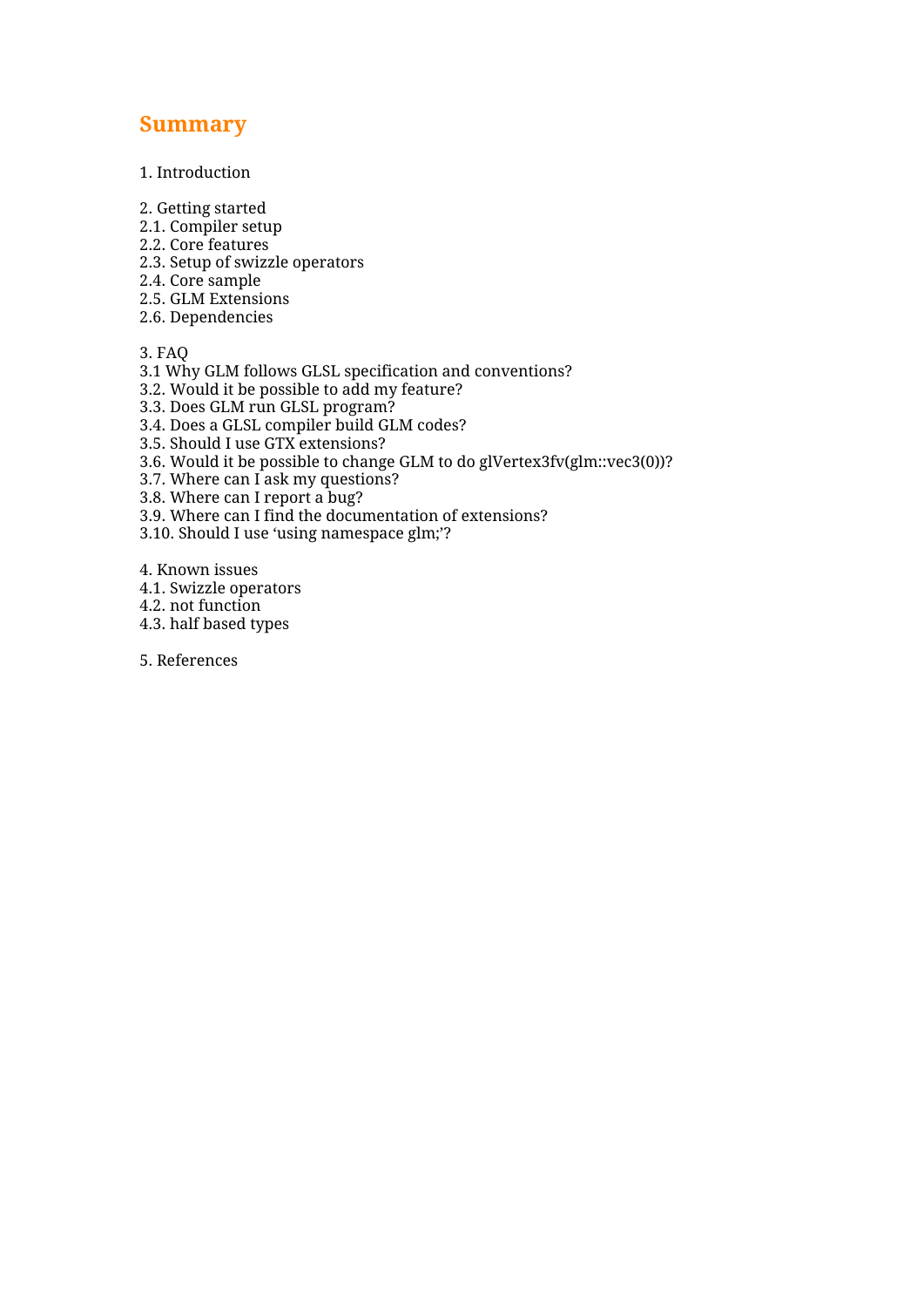# **1. Introduction**

OpenGL Mathematics (GLM) is a C++ mathematics library for 3D applications based on the OpenGL Shading Language (GLSL) specification.

GLM provides 3D programmers with math classes and functions that are similar to GLSL or any high level GPU programming language. The idea is to have a library that has identical naming conventions and functionalities than GLSL so that when developers know GLSL, they know how to use GLM.

However, this project isn't limited by GLSL features. An extension system, based on the GLSL extension conventions, allows extended capabilities.

This library can be used with OpenGL but also for software rendering (Raytracing / Rasterisation), image processing and as much contexts as a simple math library could be used for.

GLM is written as a platform independent library and supports the following compilers:

- GNU GCC 3.4 and higher
- Microsoft Visual Studio 8.0 and higher

The source code is under the MIT licence.

Any feedback is welcome and can be sent to [glm](mailto:glm@g-truc.net)@g[-truc.net.](mailto:glm@g-truc.net)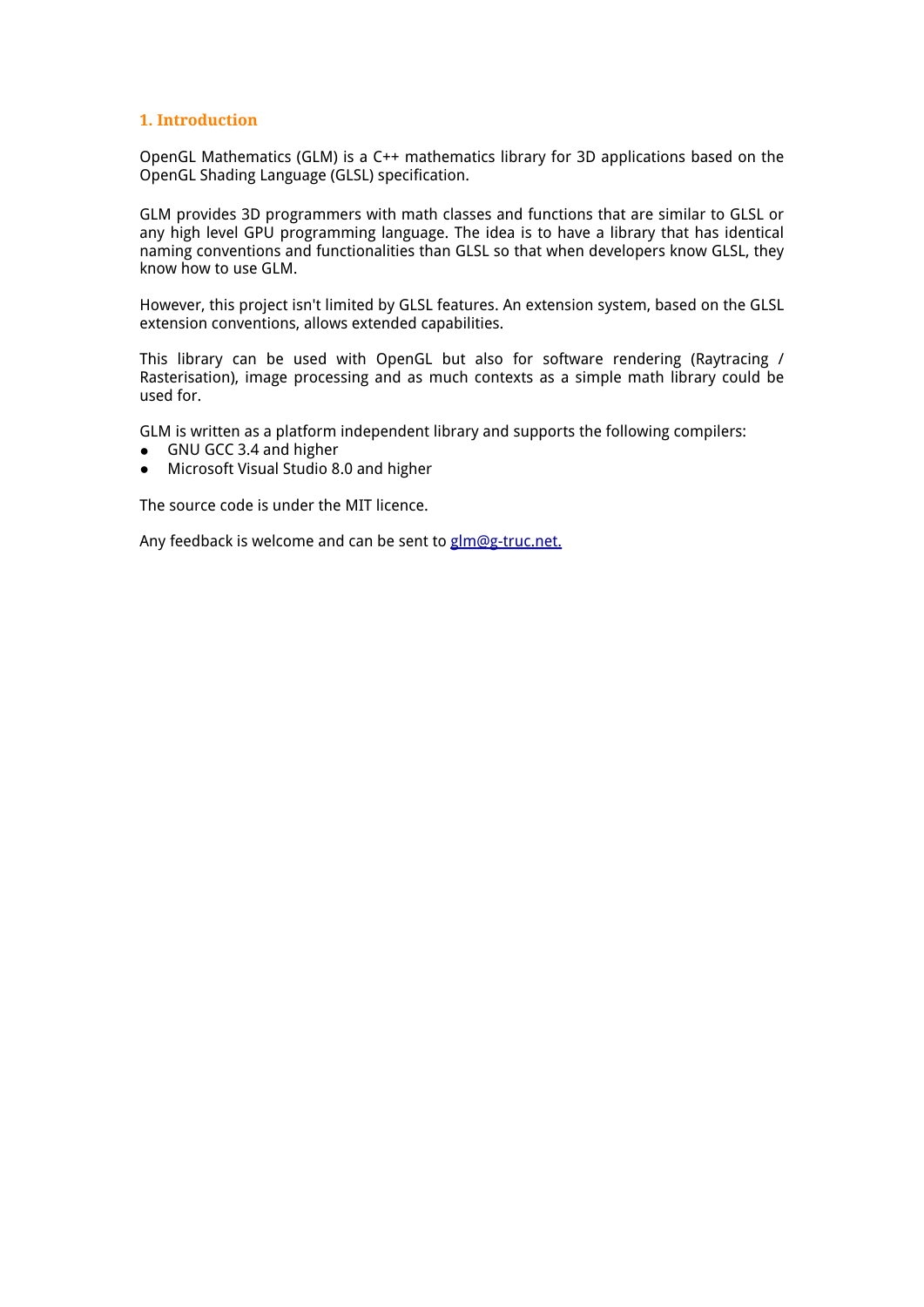#### **2. Getting started**

#### **2.1. Compiler setup**

GLM is a header library. Therefore, it doesn't require to be built separately. GLM usage is achieved by simply directing the compiler to add the GLM install path to the include search paths. (-I option with GCC) Another option is to copy the GLM files directly into the project source directory.

GLM is a header only library that makes heavy usages of C++ templates. This design may significantly increase the compile time for files that use GLM. Precompiled headers are recommended to avoid this issue.

#### **2.2. Core features**

After initial compiler setup, all core features of GLM (core GLSL features) can be accessed by including the glm.hpp header. The line: #include <glm/glm.hpp> is used for a typical compiler setup.

Note that by default there are no dependencies on external headers like gl.h, gl3.h, glu.h or windows.h.

#### **2.3. Setup of swizzle operators**

A common feature of shader languages like GLSL is components swizzling. This involves being able to select which components of a vector are used and in what order. For example, "variable.x", "variable.xxy", "variable.zxyy" are examples of swizzling.

However in GLM, swizzling operators are disabled by default. To enable swizzling the define GLM\_SWIZZLE must be defined to one of GLM\_SWIZZLE\_XYZW, GLM\_SWIZZLE\_RGBA, GLM\_SWIZZLE\_STQP or GLM\_SWIZZLE\_FULL depending on what swizzle syntax is required.

The swizzle defines are supplied in the file setup.hpp and a simple way of enabling swizzling is to edit this file. However to avoid settings being lost on future GLM upgrades, it is suggested that setup.hpp be included first, then custom settings and finally glm.hpp. For exampl

#include <glm/setup.hpp> #define GLM\_SWIZZLE GLM\_SWIZZLE\_FULL #include <glm/glm.hpp>

These custom setup lines can then be placed in a common project header or pre-compiled header.

#### **2.4. Use sample of GLM core**

```
#include <glm/glm.hpp>
int foo()
{
       qlm::vec4 Position = qlm::vec4 (qlm::vec3 (0.0), 1.0);
       glm::mat4 Model = glm::mat4(1.0);Model[4] = glm::vec4(1.0, 1.0, 0.0, 1.0);glm::vec4 Transformed = Model * Position;
       return 0;
}
```
# **2.5. GLM Extensions**

GLM extends the core GLSL feature set with extensions. These extensions include: quaternion, transformation, spline, matrix inverse, color spaces, etc.

Note that some extensions are incompatible with other extension as and may result in C++ name collisions when used together.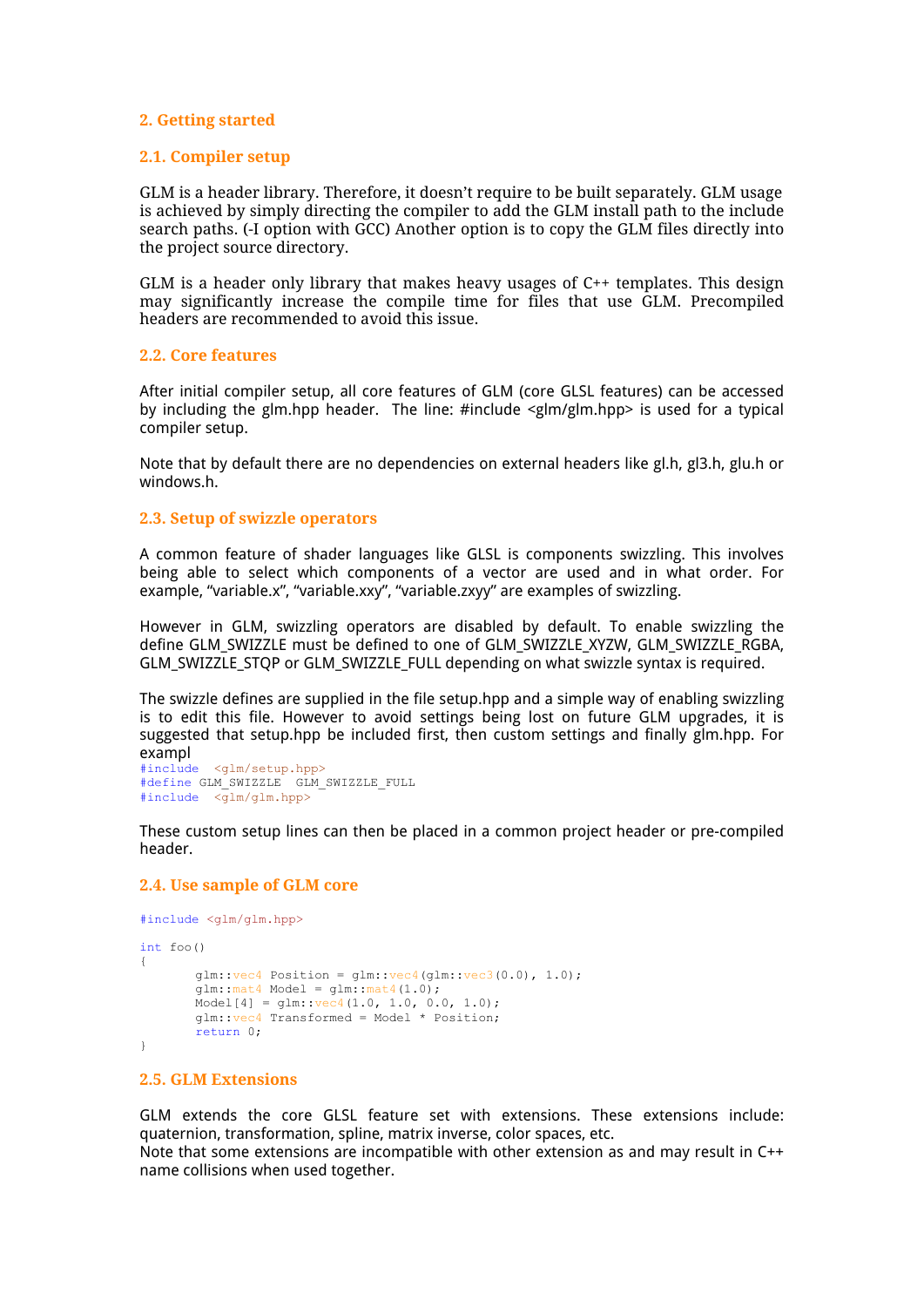GLM provides two methods to use these extensions.

This method simply requires the inclusion of the extension implementation filename. The extension features are added to the glm namespace.

```
#include <glm/glm.hpp>
#include <glm/gtc/matrix_transform.hpp>
int foo()
{
       glm::vec4 Position = glm::vec4 (glm::vec3 (0.0f), 1.0f);
       glm::mat4 Model = glm::translate(1.0f, 1.0f, 1.0f);glm::vec4 Transformed = Model * Position;
       return 0;
}
```
#### **2.6. Dependencies**

When <glm/glm.hpp> is included, GLM provides all the GLSL features it implements in C++.

By including <glm/ext.hpp> all the features of all extensions of GLM are included.

When you include a specific extension, all the dependent extensions will be included as well. All the extensions depend on GLM core. (<glm/glm.hpp>)

There is no dependence with external libraries. However, if <boost/static\_assert.hpp> is included boost static assert will be used all over GLM code.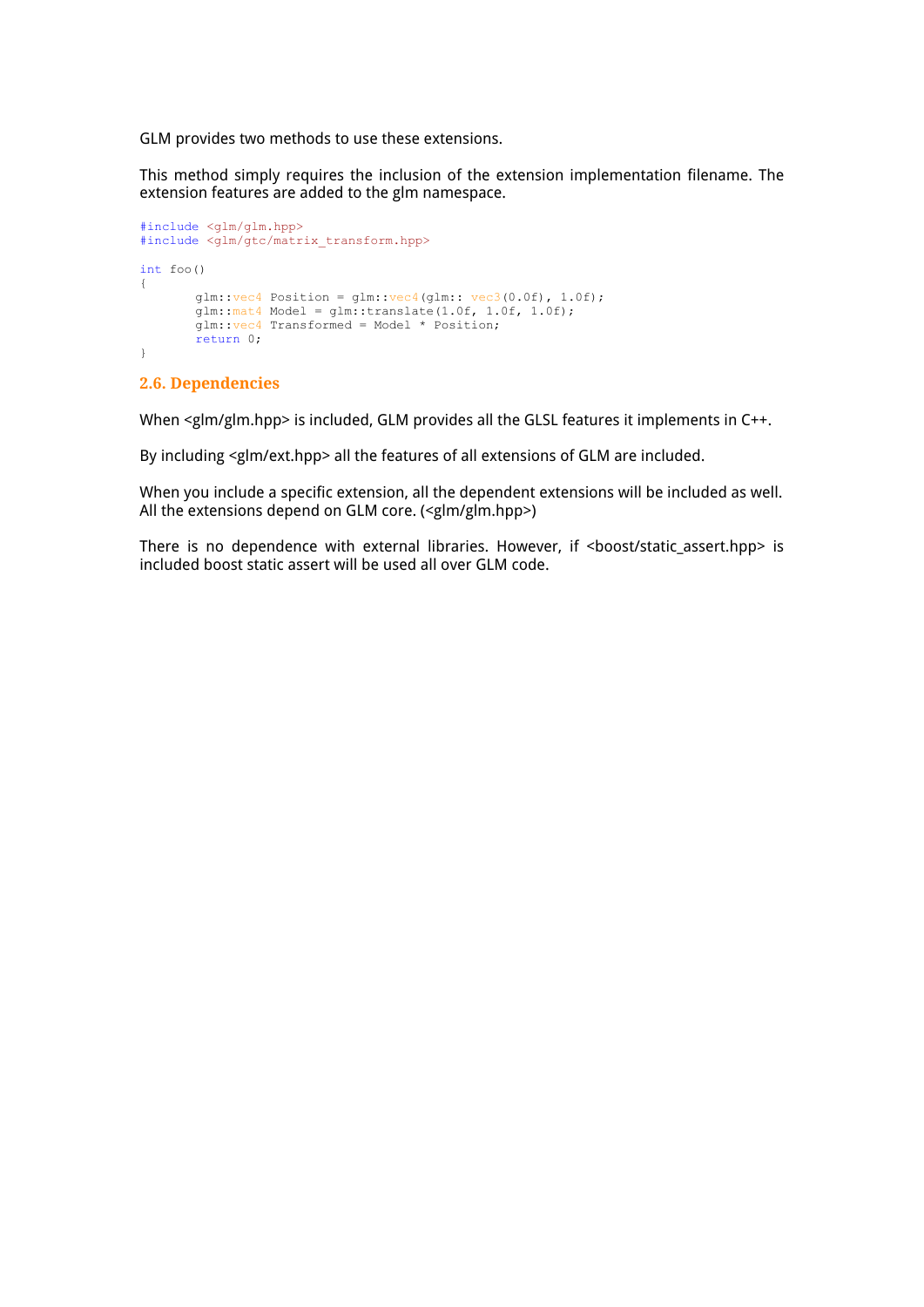# **3. FAQ**

#### **3.1 Why GLM follows GLSL specification and conventions?**

Following GLSL conventions is a really strict policy of GLM. GLM has been designed following the idea that everyone does its own math library with his own conventions. The idea is that brilliant developers (the OpenGL ARB) worked together and agreed to make GLSL. Following GLSL conventions is a way to find consensus. Moreover, basically when a developer knows GLSL, he knows GLM.

#### **3.2. Would it be possible to add my feature?**

YES. Every feature request could be added by submitting i[t](http://www.google.com/url?q=https%3A%2F%2Fsourceforge.net%2Fapps%2Ftrac%2Fogl-math%2Fnewticket&sa=D&sntz=1&usg=AFQjCNEkp6kROg7wcAG0eGgxjjr7AHkQlQ) [here](http://www.google.com/url?q=https%3A%2F%2Fsourceforge.net%2Fapps%2Ftrac%2Fogl-math%2Fnewticket&sa=D&sntz=1&usg=AFQjCNEkp6kROg7wcAG0eGgxjjr7AHkQlQ): [https](http://www.google.com/url?q=https%3A%2F%2Fsourceforge.net%2Fapps%2Ftrac%2Fogl-math%2Fnewticket&sa=D&sntz=1&usg=AFQjCNEkp6kROg7wcAG0eGgxjjr7AHkQlQ)://so[urc](http://www.google.com/url?q=https%3A%2F%2Fsourceforge.net%2Fapps%2Ftrac%2Fogl-math%2Fnewticket&sa=D&sntz=1&usg=AFQjCNEkp6kROg7wcAG0eGgxjjr7AHkQlQ)e[forge.net/app](http://www.google.com/url?q=https%3A%2F%2Fsourceforge.net%2Fapps%2Ftrac%2Fogl-math%2Fnewticket&sa=D&sntz=1&usg=AFQjCNEkp6kROg7wcAG0eGgxjjr7AHkQlQ)s/trac/ogl-[math](http://www.google.com/url?q=https%3A%2F%2Fsourceforge.net%2Fapps%2Ftrac%2Fogl-math%2Fnewticket&sa=D&sntz=1&usg=AFQjCNEkp6kROg7wcAG0eGgxjjr7AHkQlQ)/n[ewticke](http://www.google.com/url?q=https%3A%2F%2Fsourceforge.net%2Fapps%2Ftrac%2Fogl-math%2Fnewticket&sa=D&sntz=1&usg=AFQjCNEkp6kROg7wcAG0eGgxjjr7AHkQlQ)t

These requests would mainly take the form of extensions and if you provide an implementation, the feature will be added automatically in the next GLM release.

A SourceForge.net account is required to create a ticket.

#### **3.3. Does GLM run GLSL program?**

No, GLM is a C++ implementation of a subset of GLSL.

#### **3.4. Does a GLSL compiler build GLM codes?**

Not directly but it can be easy to port. However, the difference between a shader and C++ program at software design level will probably make this idea unlikely or impossible.

#### **3.5. Should I use GTX extensions?**

GTX extensions are qualified to be experimental extensions. In GLM this means that these extensions might change from version to version without restriction. In practice, it doesn't really change except time to time. GTC extensions are stabled, tested and perfectly reliable in time. Many GTX extensions extend GTC extensions and provide a way to explore features and implementations before becoming stable by a promotion as GTC extensions. This is fairly the way OpenGL features are developed through extensions.

#### **3.6. Would it be possible to change GLM to do glVertex3fv(glm::vec3(0))?**

It's possible to implement such thing in C++ with the implementation of the appropriate cast operator. In this example it's likely because it would result as a transparent cast, however, most of the time it's really unlikely resulting of build with no error and programs running with unexpected behaviors.

GLM\_GTC\_type\_ptr extension provide a safe solution:

 $glm::vec4$   $v(0);$ glm:: mat4 m(0) ;

glVertex3fv(glm::value\_ptr(v)) glLoadMatrixfv(glm::value ptr(m));

# Another solution inspired by STL:

glVertex3fv(&v[0]); glLoadMatrixfv(&m[0][0]);

#### **3.7. Where can I ask my questions?**

A good place is the OpenGL Toolkits forum on OpenGL.org: [http:](http://www.google.com/url?q=http%3A%2F%2Fwww.opengl.org%2Fdiscussion_boards%2Fubbthreads.php%3Fubb%3Dpostlist%26Board%3D10%26page%3D1&sa=D&sntz=1&usg=AFQjCNEbVBDu2xVfX8zPV69SbsyOrw-PZg)//w[ww](http://www.google.com/url?q=http%3A%2F%2Fwww.opengl.org%2Fdiscussion_boards%2Fubbthreads.php%3Fubb%3Dpostlist%26Board%3D10%26page%3D1&sa=D&sntz=1&usg=AFQjCNEbVBDu2xVfX8zPV69SbsyOrw-PZg).[openg](http://www.google.com/url?q=http%3A%2F%2Fwww.opengl.org%2Fdiscussion_boards%2Fubbthreads.php%3Fubb%3Dpostlist%26Board%3D10%26page%3D1&sa=D&sntz=1&usg=AFQjCNEbVBDu2xVfX8zPV69SbsyOrw-PZg)l.org[/discuss](http://www.google.com/url?q=http%3A%2F%2Fwww.opengl.org%2Fdiscussion_boards%2Fubbthreads.php%3Fubb%3Dpostlist%26Board%3D10%26page%3D1&sa=D&sntz=1&usg=AFQjCNEbVBDu2xVfX8zPV69SbsyOrw-PZg)ion\_bo[ards/](http://www.google.com/url?q=http%3A%2F%2Fwww.opengl.org%2Fdiscussion_boards%2Fubbthreads.php%3Fubb%3Dpostlist%26Board%3D10%26page%3D1&sa=D&sntz=1&usg=AFQjCNEbVBDu2xVfX8zPV69SbsyOrw-PZg)ub[bthreads.php](http://www.google.com/url?q=http%3A%2F%2Fwww.opengl.org%2Fdiscussion_boards%2Fubbthreads.php%3Fubb%3Dpostlist%26Board%3D10%26page%3D1&sa=D&sntz=1&usg=AFQjCNEbVBDu2xVfX8zPV69SbsyOrw-PZg)?ubb=po[stlist&Boa](http://www.google.com/url?q=http%3A%2F%2Fwww.opengl.org%2Fdiscussion_boards%2Fubbthreads.php%3Fubb%3Dpostlist%26Board%3D10%26page%3D1&sa=D&sntz=1&usg=AFQjCNEbVBDu2xVfX8zPV69SbsyOrw-PZg)rd=10[&page=1](http://www.google.com/url?q=http%3A%2F%2Fwww.opengl.org%2Fdiscussion_boards%2Fubbthreads.php%3Fubb%3Dpostlist%26Board%3D10%26page%3D1&sa=D&sntz=1&usg=AFQjCNEbVBDu2xVfX8zPV69SbsyOrw-PZg)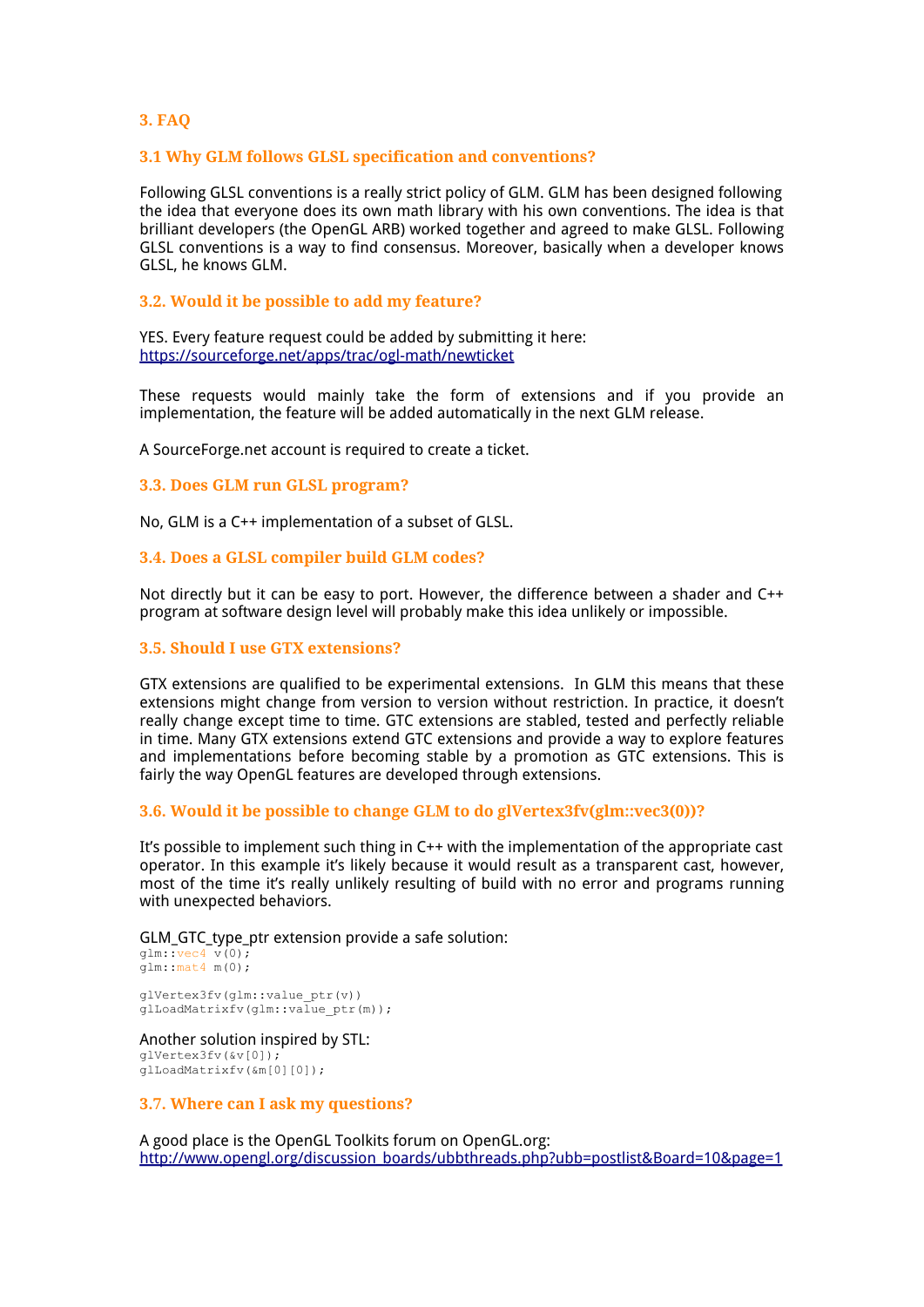#### **3.8. Where can I report a bug?**

Just like feature requests: [https](http://www.google.com/url?q=https%3A%2F%2Fsourceforge.net%2Fapps%2Ftrac%2Fogl-math%2Fnewticket&sa=D&sntz=1&usg=AFQjCNEkp6kROg7wcAG0eGgxjjr7AHkQlQ)://so[urc](http://www.google.com/url?q=https%3A%2F%2Fsourceforge.net%2Fapps%2Ftrac%2Fogl-math%2Fnewticket&sa=D&sntz=1&usg=AFQjCNEkp6kROg7wcAG0eGgxjjr7AHkQlQ)e[forge.net/app](http://www.google.com/url?q=https%3A%2F%2Fsourceforge.net%2Fapps%2Ftrac%2Fogl-math%2Fnewticket&sa=D&sntz=1&usg=AFQjCNEkp6kROg7wcAG0eGgxjjr7AHkQlQ)s/trac/ogl-[math](http://www.google.com/url?q=https%3A%2F%2Fsourceforge.net%2Fapps%2Ftrac%2Fogl-math%2Fnewticket&sa=D&sntz=1&usg=AFQjCNEkp6kROg7wcAG0eGgxjjr7AHkQlQ)/n[ewticke](http://www.google.com/url?q=https%3A%2F%2Fsourceforge.net%2Fapps%2Ftrac%2Fogl-math%2Fnewticket&sa=D&sntz=1&usg=AFQjCNEkp6kROg7wcAG0eGgxjjr7AHkQlQ)t

A SourceForge account is required to create a ticket.

## **3.9. Where can I find the documentation of extensions?**

The Doxygen generated documentation includes a complete list of all extensions available. Explore this documentation to get a com[p](http://www.google.com/url?q=http%3A%2F%2Fglm.g-truc.net%2Fhtml%2Findex.html&sa=D&sntz=1&usg=AFQjCNELtiYXpXCTATUMXco64RhGMAOahw)l[ete](http://www.google.com/url?q=http%3A%2F%2Fglm.g-truc.net%2Fhtml%2Findex.html&sa=D&sntz=1&usg=AFQjCNELtiYXpXCTATUMXco64RhGMAOahw) view [of](http://www.google.com/url?q=http%3A%2F%2Fglm.g-truc.net%2Fhtml%2Findex.html&sa=D&sntz=1&usg=AFQjCNELtiYXpXCTATUMXco64RhGMAOahw) [all](http://www.google.com/url?q=http%3A%2F%2Fglm.g-truc.net%2Fhtml%2Findex.html&sa=D&sntz=1&usg=AFQjCNELtiYXpXCTATUMXco64RhGMAOahw) GLM ca[pabilit](http://www.google.com/url?q=http%3A%2F%2Fglm.g-truc.net%2Fhtml%2Findex.html&sa=D&sntz=1&usg=AFQjCNELtiYXpXCTATUMXco64RhGMAOahw)ies! [http:](http://www.google.com/url?q=http%3A%2F%2Fglm.g-truc.net%2Fhtml%2Findex.html&sa=D&sntz=1&usg=AFQjCNELtiYXpXCTATUMXco64RhGMAOahw)//gl[m.](http://www.google.com/url?q=http%3A%2F%2Fglm.g-truc.net%2Fhtml%2Findex.html&sa=D&sntz=1&usg=AFQjCNELtiYXpXCTATUMXco64RhGMAOahw)g-[truc](http://www.google.com/url?q=http%3A%2F%2Fglm.g-truc.net%2Fhtml%2Findex.html&sa=D&sntz=1&usg=AFQjCNELtiYXpXCTATUMXco64RhGMAOahw).ne[t/h](http://www.google.com/url?q=http%3A%2F%2Fglm.g-truc.net%2Fhtml%2Findex.html&sa=D&sntz=1&usg=AFQjCNELtiYXpXCTATUMXco64RhGMAOahw)t[ml/ind](http://www.google.com/url?q=http%3A%2F%2Fglm.g-truc.net%2Fhtml%2Findex.html&sa=D&sntz=1&usg=AFQjCNELtiYXpXCTATUMXco64RhGMAOahw)ex.[html](http://www.google.com/url?q=http%3A%2F%2Fglm.g-truc.net%2Fhtml%2Findex.html&sa=D&sntz=1&usg=AFQjCNELtiYXpXCTATUMXco64RhGMAOahw)

#### **3.10. Should I use 'using namespace glm;'?**

NO! Chances are that if 'using namespace glm;' is called, name collisions will happen because GLM is based on GLSL and GLSL is also a consensus on tokens so these tokens are probably used quite often.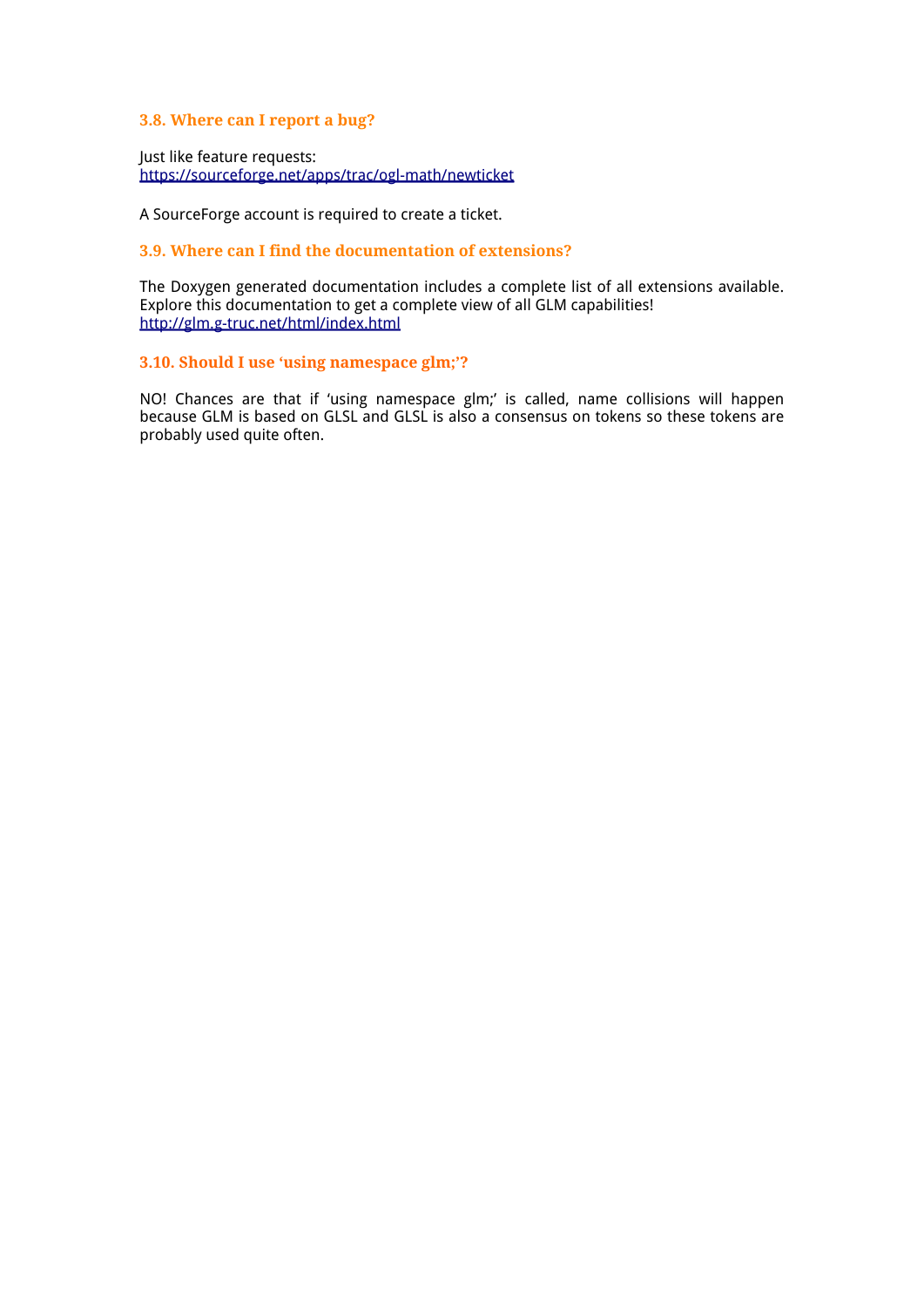## **4. Known issues**

#### **4.1. Swizzle operators**

Enabling the swizzle operator can result in name collisions with the Win32 API. Consequently swizzle operators are disable by default. A safer way to do swizzling is to use the member function 'swizzle'. Future version of GLM should remove this limitation.

#### **4.2. not function**

The GLSL keyword not is also a keyword in C++. To prevent name collisions, the GLSL not function has been implemented with the name not\_.

#### **4.3. half based types**

GLM supports half float number types through the extension GLM\_GTC\_half\_float. This extension provides the types half, hvec\*, hmat\*x\* and hquat\*.

Unfortunately, C++ norm doesn't support anonymous unions which limit hvec\* vector components access to x, y, z and w.

However, Visual C++ does support anonymous unions. When GLM\_USE\_ANONYMOUS\_UNION is define, it enables the support of all component names (x,y,z,w ; r,g,b,a ; s,t,p,q). With GCC it will result in a build error.